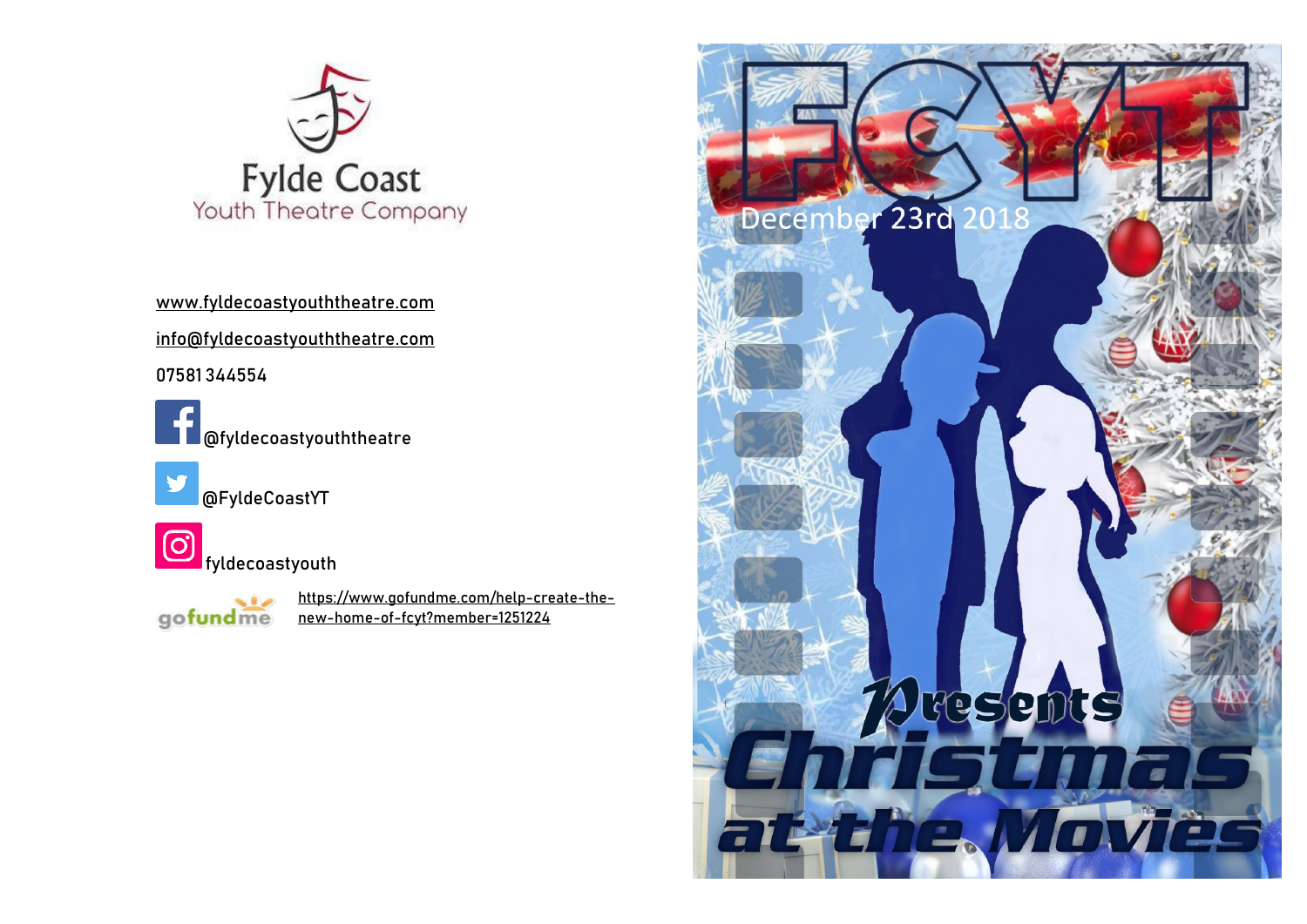# Dates

#### January 2019

- 5 Theatre School start back
- 8 Junior Show Team start back
- 10 Show Team start back

#### February 2019

- 2 New build open day (to be confirmed)
- 24 Scholarship Auditions

#### March 2019

- 23 I am…Let's Get Social (or not) 7pm Kirkham Community Centre
- 24 Bring It On The Musical Auditions

## April 2019

16 Junior Show Team Present FCYT's Matilda at 4.15pm Kirkham Community Centre

## August 2019

30 Bring It On The Musical at the Lowther Pavilion Show times: 2.30pm & 7.30pm

# FCYT Website

Dates, photos and other information will be added to the website throughout the year. Check it out!

Wish something was on the website? Contact us!

[www.fyldecoastyouththeatre.com](http://www.fyldecoastyouththeatre.com/)



#### We have been nominated for our first ever NODA awards!!!

- Sebastian Price Most Entertaining
- Jack Scholes -Best Actor in a Musical
- Shea Roberts Best Choreographer
- Debbie Parkinson Best Director Musical

A huge congratulations to the entire cast of 'Fashion Academy - The Musical' without you all working as hard as you did these nominations wouldn't be possible!!



01253 794221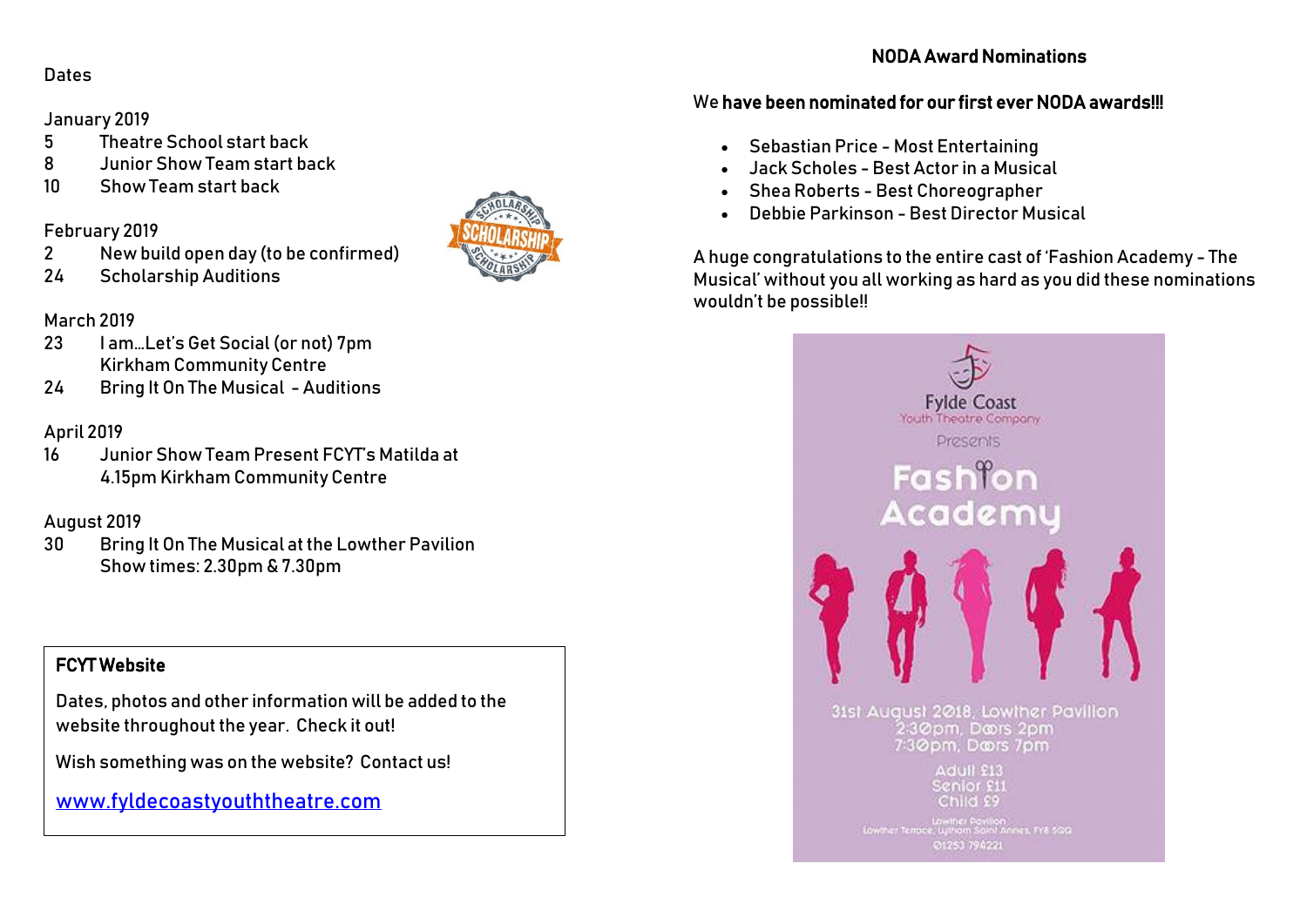





#### Fundraising for Our New Home

#### Our vision is to create a centre of arts to give the children of Kirkham a community and a focus to keep them out of trouble!



We are raising money to fund the regeneration of our very own rehearsal space!

# Thanks to:

Dave Bamber an[d Declan Bamber](https://www.facebook.com/declan.bamber.7?__tn__=KH-R&eid=ARBQgXfAtWCDJkN3G763LHmI8eCOT-9PNHI7fybHLHwZ5I9PBMQpWGSZtBvapGnID7jSyA6kk2HhXV1M&fref=mentions&__xts__%5B0%5D=68.ARC7d5Ffx2XcbUIkbA41mNqK2LUOBb4gBqM2BJZMx1obWN9dN9JyZkmDjMRDf2if1LJWhEYpRssYokOF7ALiR5tgS45PlY4_pAANVcT47SABLvbANl06zov0oqmVctxnVZaJoryLhMkDEBrW99aAiAPEWLWOd0xgRiv16El8LuhLtN2bus2kpktOOIvFHk9z_3t1TzxTbpDIWtL2Sg0Pv46_ZiY4RLQNA4GmxaY-0ciOqcmdaLLjD0Jo6dzmZO0lTlPGBjxEGVbZsjxp9GIEa82U06ZDOh2e3GVRip7m99bB89CkPcNmgKLyYm9djxuFyyi_YoonN6hco0S7hBq_UhBB) and also to [Dean Smithen,](https://www.facebook.com/De4no.S?__tn__=KH-R&eid=ARCZOEmKtiz4Y5MYSXZSoDxKt4k-fbs6DKmSDifCN8qGoWgNMTf6-7nZt43s3cd1mf5py-E5f_vC0-vI&fref=mentions&__xts__%5B0%5D=68.ARC7d5Ffx2XcbUIkbA41mNqK2LUOBb4gBqM2BJZMx1obWN9dN9JyZkmDjMRDf2if1LJWhEYpRssYokOF7ALiR5tgS45PlY4_pAANVcT47SABLvbANl06zov0oqmVctxnVZaJoryLhMkDEBrW99aAiAPEWLWOd0xgRiv16El8LuhLtN2bus2kpktOOIvFHk9z_3t1TzxTbpDIWtL2Sg0Pv46_ZiY4RLQNA4GmxaY-0ciOqcmdaLLjD0Jo6dzmZO0lTlPGBjxEGVbZsjxp9GIEa82U06ZDOh2e3GVRip7m99bB89CkPcNmgKLyYm9djxuFyyi_YoonN6hco0S7hBq_UhBB) Adam Murphy, Steven Murphy, [George Abbott,](https://www.facebook.com/george.abbott.794?__tn__=KH-R&eid=ARBMSnH6Kj5IRRfMtnidwjrcbx0ROgb7GsS7Rjm3sXkhSraqamgWROnWtj1n5YEtmxpOTUOPheOomc7G&fref=mentions&__xts__%5B0%5D=68.ARC7d5Ffx2XcbUIkbA41mNqK2LUOBb4gBqM2BJZMx1obWN9dN9JyZkmDjMRDf2if1LJWhEYpRssYokOF7ALiR5tgS45PlY4_pAANVcT47SABLvbANl06zov0oqmVctxnVZaJoryLhMkDEBrW99aAiAPEWLWOd0xgRiv16El8LuhLtN2bus2kpktOOIvFHk9z_3t1TzxTbpDIWtL2Sg0Pv46_ZiY4RLQNA4GmxaY-0ciOqcmdaLLjD0Jo6dzmZO0lTlPGBjxEGVbZsjxp9GIEa82U06ZDOh2e3GVRip7m99bB89CkPcNmgKLyYm9djxuFyyi_YoonN6hco0S7hBq_UhBB) [Shaun](https://www.facebook.com/shaun.lytham?__tn__=KH-R&eid=ARDdZI6Ilp9etNz33qGCvA3otEN7-xNzsPO8hpdtADxu4IrWqPPiIpoiYn72HQUP47HPdqchmZGl1mm8&fref=mentions&__xts__%5B0%5D=68.ARC7d5Ffx2XcbUIkbA41mNqK2LUOBb4gBqM2BJZMx1obWN9dN9JyZkmDjMRDf2if1LJWhEYpRssYokOF7ALiR5tgS45PlY4_pAANVcT47SABLvbANl06zov0oqmVctxnVZaJoryLhMkDEBrW99aAiAPEWLWOd0xgRiv16El8LuhLtN2bus2kpktOOIvFHk9z_3t1TzxTbpDIWtL2Sg0Pv46_ZiY4RLQNA4GmxaY-0ciOqcmdaLLjD0Jo6dzmZO0lTlPGBjxEGVbZsjxp9GIEa82U06ZDOh2e3GVRip7m99bB89CkPcNmgKLyYm9djxuFyyi_YoonN6hco0S7hBq_UhBB)  [Lytham](https://www.facebook.com/shaun.lytham?__tn__=KH-R&eid=ARDdZI6Ilp9etNz33qGCvA3otEN7-xNzsPO8hpdtADxu4IrWqPPiIpoiYn72HQUP47HPdqchmZGl1mm8&fref=mentions&__xts__%5B0%5D=68.ARC7d5Ffx2XcbUIkbA41mNqK2LUOBb4gBqM2BJZMx1obWN9dN9JyZkmDjMRDf2if1LJWhEYpRssYokOF7ALiR5tgS45PlY4_pAANVcT47SABLvbANl06zov0oqmVctxnVZaJoryLhMkDEBrW99aAiAPEWLWOd0xgRiv16El8LuhLtN2bus2kpktOOIvFHk9z_3t1TzxTbpDIWtL2Sg0Pv46_ZiY4RLQNA4GmxaY-0ciOqcmdaLLjD0Jo6dzmZO0lTlPGBjxEGVbZsjxp9GIEa82U06ZDOh2e3GVRip7m99bB89CkPcNmgKLyYm9djxuFyyi_YoonN6hco0S7hBq_UhBB) and Darren Mercer.

All Donors including Morrisons, Travis Perkins & Darren Mercer.



[https://www.gofundme.com/help-create-the](https://www.gofundme.com/help-create-the-new-home-of-fcyt?member=1251224)[new-home-of-fcyt?member=1251224](https://www.gofundme.com/help-create-the-new-home-of-fcyt?member=1251224)